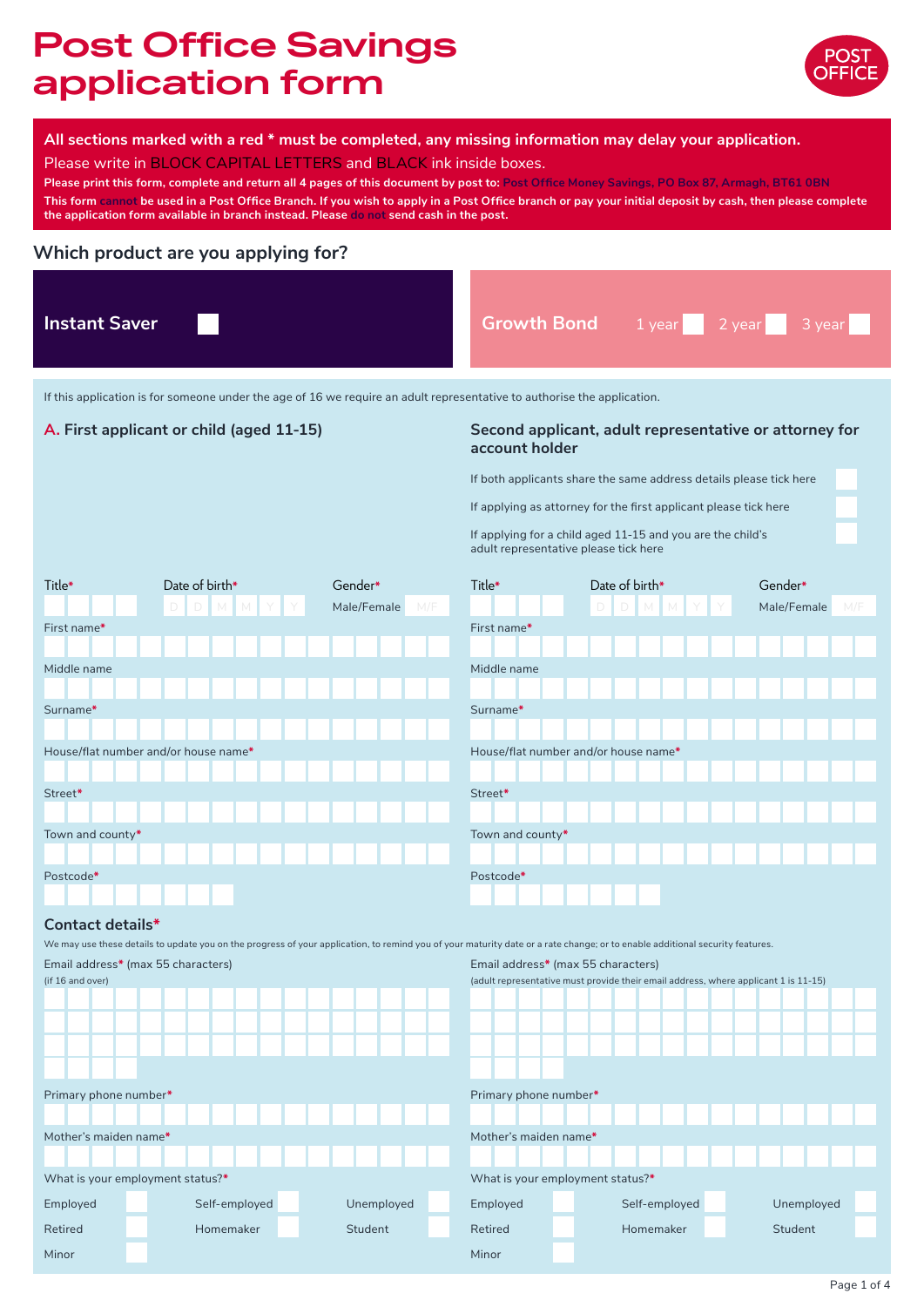| Occupation and employer's industry?*<br>(only complete if Employed or Self-employed) |                                                                                                                                                                                                                                                                 |                 | Occupation and employer's industry?*<br>(only complete if Employed or Self-employed) |                                                                                                                          |                 |  |  |
|--------------------------------------------------------------------------------------|-----------------------------------------------------------------------------------------------------------------------------------------------------------------------------------------------------------------------------------------------------------------|-----------------|--------------------------------------------------------------------------------------|--------------------------------------------------------------------------------------------------------------------------|-----------------|--|--|
| Your country of birth*                                                               |                                                                                                                                                                                                                                                                 |                 | Your country of birth*                                                               |                                                                                                                          |                 |  |  |
| Country of nationality*                                                              |                                                                                                                                                                                                                                                                 |                 | Country of nationality*                                                              |                                                                                                                          |                 |  |  |
|                                                                                      |                                                                                                                                                                                                                                                                 |                 |                                                                                      |                                                                                                                          |                 |  |  |
| How long have you been a UK resident?*                                               |                                                                                                                                                                                                                                                                 |                 | How long have you been a UK resident?*                                               |                                                                                                                          |                 |  |  |
| Less than 2 years                                                                    | Between 2-3 years                                                                                                                                                                                                                                               | 3 years or more | Less than 2 years                                                                    | Between 2-3 years                                                                                                        | 3 years or more |  |  |
|                                                                                      | If you are under 18 or applying under Power of Attorney, you will need to provide documents, including proof of your identity,<br>with your application. For a list of acceptable documents, please phone 0800 1697500 or see the FAQ sections before applying. |                 |                                                                                      |                                                                                                                          |                 |  |  |
|                                                                                      | <b>B.</b> Important information about you                                                                                                                                                                                                                       |                 |                                                                                      |                                                                                                                          |                 |  |  |
| (Select all that apply)                                                              | 1. Which of the following do you currently have or receive?*                                                                                                                                                                                                    |                 | (Select all that apply)                                                              | 1. Which of the following do you currently have or receive?*                                                             |                 |  |  |
| A. Existing savings/lump sum                                                         |                                                                                                                                                                                                                                                                 |                 | A. Existing savings/lump sum                                                         |                                                                                                                          |                 |  |  |
| <b>B.</b> Salary/bonuses                                                             |                                                                                                                                                                                                                                                                 |                 | <b>B.</b> Salary/bonuses                                                             |                                                                                                                          |                 |  |  |
| C. Pension income/lump sum                                                           |                                                                                                                                                                                                                                                                 |                 | C. Pension income/lump sum                                                           |                                                                                                                          |                 |  |  |
| D. Investment income/lump sum                                                        |                                                                                                                                                                                                                                                                 |                 | D. Investment income/lump sum                                                        |                                                                                                                          |                 |  |  |
| E. Rental income/money from property sale                                            |                                                                                                                                                                                                                                                                 |                 |                                                                                      | E. Rental income/money from property sale                                                                                |                 |  |  |
|                                                                                      | F. An inheritance/money from family/known person                                                                                                                                                                                                                |                 |                                                                                      | F. An inheritance/money from family/known person                                                                         |                 |  |  |
| <b>G.</b> State benefits                                                             |                                                                                                                                                                                                                                                                 |                 | <b>G.</b> State benefits                                                             |                                                                                                                          |                 |  |  |
| H. Gift (please specify source below)                                                |                                                                                                                                                                                                                                                                 |                 | H. Gift (please specify source below)                                                |                                                                                                                          |                 |  |  |
|                                                                                      |                                                                                                                                                                                                                                                                 |                 |                                                                                      |                                                                                                                          |                 |  |  |
| new account?*<br>(write in the letter from the answer given)                         | 2. From the answers you gave in Question 1 above, which of<br>these will be the main source of deposits you make to your                                                                                                                                        |                 | new account?*<br>(write in the letter from the answer given)                         | 2. From the answers you gave in Question 1 above, which of<br>these will be the main source of deposits you make to your |                 |  |  |
| USA, Canada, Australia or New Zealand?*                                              | 3. Do you receive income from outside of the UK, EU, EEA,                                                                                                                                                                                                       | Y/N             | USA, Canada, Australia or New Zealand?*                                              | 3. Do you receive income from outside of the UK, EU, EEA,                                                                | Y/N             |  |  |
| (write in all that apply)                                                            | If Yes, which Country/Countries do you receive income from?                                                                                                                                                                                                     |                 | (write in all that apply)                                                            | If Yes, which Country/Countries do you receive income from?                                                              |                 |  |  |

| 4. What is your savings goal?* (please tick only one option)                                                                                      |  |                        |  |    |  |  |  |
|---------------------------------------------------------------------------------------------------------------------------------------------------|--|------------------------|--|----|--|--|--|
| Retirement                                                                                                                                        |  | A rainy day            |  |    |  |  |  |
| Education                                                                                                                                         |  | House                  |  |    |  |  |  |
| For my children/family                                                                                                                            |  | Other (please specify) |  |    |  |  |  |
| First applicant or child (aged 11-15)                                                                                                             |  |                        |  |    |  |  |  |
| 5. Are you a US citizen?*                                                                                                                         |  | Yes                    |  | No |  |  |  |
| 6. Are you resident for tax purposes in any country or<br>territory other than the United Kingdom?*                                               |  | Yes                    |  | No |  |  |  |
| If you have ticked 'Yes' to either of the last 2 questions, please provide the<br>following - without these you will not be able to open account. |  |                        |  |    |  |  |  |
|                                                                                                                                                   |  |                        |  |    |  |  |  |

| Country      | <b>Tax Identification Number</b>                                                                                          |
|--------------|---------------------------------------------------------------------------------------------------------------------------|
|              | (if you do not enter a TIN, we will write to<br>you asking for this information before we<br>can accept your application) |
|              |                                                                                                                           |
| 2.           |                                                                                                                           |
| $\mathbf{3}$ |                                                                                                                           |
|              |                                                                                                                           |

# **Second applicant, adult representative or attorney for account holder**

A special occasion (e.g. a birthday/Christmas)

For a big purchase (e.g. car, TV, etc.)

| 5. Are you a US citizen?*                                                                           | Yes | <b>No</b> |  |
|-----------------------------------------------------------------------------------------------------|-----|-----------|--|
| 6. Are you resident for tax purposes in any country or<br>territory other than the United Kingdom?* | Yes | No        |  |

If you have ticked 'Yes' to either of the last 2 questions, please provide the following – without these you will not be able to open account.

| Country | <b>Tax Identification Number</b>                                                                                          |
|---------|---------------------------------------------------------------------------------------------------------------------------|
|         | (if you do not enter a TIN, we will write to<br>you asking for this information before we<br>can accept your application) |
| 1.      |                                                                                                                           |
| 2.      |                                                                                                                           |
| 3.      |                                                                                                                           |
|         |                                                                                                                           |

**Please read and sign the declaration on the next page.**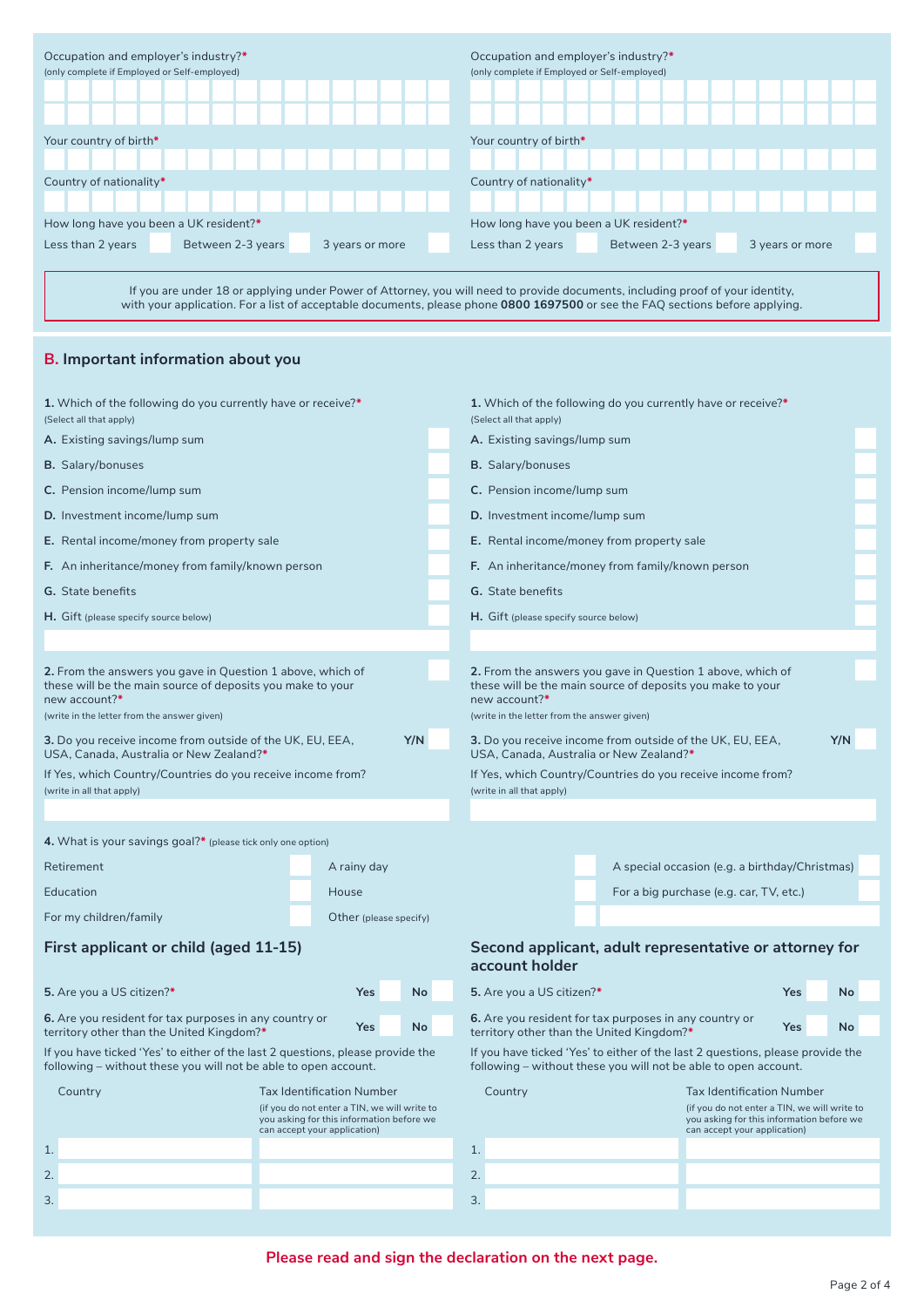#### **C. Your new Post Office Saving product** (Refer to 'Transaction Information Box' on page 30 of the Key Information Pack for further information.)

#### **Amount of deposit\***

| Amount of deposit <sup>*</sup>                     |                                                                                                                                        |  |  |              |  |  |  |  |
|----------------------------------------------------|----------------------------------------------------------------------------------------------------------------------------------------|--|--|--------------|--|--|--|--|
| Instant Saver<br>Growth Bond                       | Min. £100, max. £1m (cash max. £200)<br>Min. £500, max. £1m (cash not accepted)                                                        |  |  |              |  |  |  |  |
|                                                    | Method of payment* (select one method only and complete the account no. and sort code/account name fields)                             |  |  |              |  |  |  |  |
|                                                    | Account no.                                                                                                                            |  |  | Sort code    |  |  |  |  |
| Personal cheque<br>NOT a business cheque           |                                                                                                                                        |  |  | $\sim$       |  |  |  |  |
|                                                    | Account no.                                                                                                                            |  |  | Account name |  |  |  |  |
| Post Office Savings account<br>transfer (see FAQs) |                                                                                                                                        |  |  |              |  |  |  |  |
| Cash                                               |                                                                                                                                        |  |  |              |  |  |  |  |
| Instant Saver only                                 | To pay initial deposit by cash, please complete a branch application form <b>instead</b> . Please <b>do not</b> send cash in the post. |  |  |              |  |  |  |  |

#### **D. Linked Account\***

Please give us the bank or building society account you would like to add as your linked account. **This must be a UK current account in your name(s).** Without a linked account we won't be able to open the Savings account you're applying for.



#### **What will we use this linked account for?**

**Growth Bond – for interest payments**

If you have chosen a **2 or 3** year bond, you **must** either:

Tick here to have your interest added to your bond annually; **or**

Tick here if you'd prefer your interest to be paid annually to your linked account.

**Instant Saver – electronic transactions**

All electronic transactions must be made from/to your linked account.

#### **E. Declaration and your signature(s)**

**i** Your data: Full details about how your information will be used by Post Office Limited (Post Office) and Bank of Ireland (UK) plc (Bank of Ireland) can be found in the Post Office Privacy Policy and Bank of Ireland Privacy Notice which explain, for example:

**•** The types of personal information collected **•** Who your personal information is shared with

**•** How your personal information is used **•** Your personal information rights

You will find the summarised Post Office Privacy Policy on page 32 of the Key Information Pack. Bank of Ireland's Privacy Notice can be found at https://www.bankofirelanduk.com/po-notice

In order to process your application we will supply your personal information to credit reference agencies (CRAs) and they will give us information about you. We do this to check your identity and prevent criminal activity. If you take banking services from us we may also make periodic searches at CRAs to manage your account with us. CRAs will share your information with other organisations. Your data will also be linked to the data of your spouse, any joint applicants or other financial associates. The identities of the CRAs, and the ways in which they use and share personal information, are explained in more detail in the Bank of Ireland (UK) plc Privacy Notice https://www.bankofirelanduk.com/po-notice

The personal information we have collected from you will be shared with fraud prevention agencies who will use it to prevent fraud and money-laundering and to verify your identity. If fraud is detected, you could be refused certain services, finance or employment. Further details of how your information will be used by us and these fraud prevention agencies, and your data protection rights, can be found in the Bank of Ireland (UK) plc Privacy Notice https://www. bankofirelanduk.com/po-notice

We wouldn't want you to miss out on offers, exclusive deals and the latest information on products and services that are available to you from across Post Office Limited and its subsidiaries. Our partner, Bank of Ireland (UK) plc would also like your consent to tell you about similar financial products and associated services provided through our partnership, for example, offers of new rates or additional credit where relevant.

Our Privacy Policies inform you about how we use your personal details for marketing and what to do if you change your mind. Please read our Privacy Policies which can be found at postoffice.co.uk/privacy and bankofirelanduk.com/po-notice

**Keep in touch so you don't miss out and please tick the boxes below to indicate how you'd prefer to receive these offers and we'll do the rest.**

Any marketing preferences will apply to the adult representative only. For Power of Attorney applications, marketing preferences will apply to the Donor only.

Post Email Text Phone

Please note that if you have any other Post Office or Post Office/Bank of Ireland UK plc products and have provided a different preference to those provided above, please allow for a short period of time for your latest preference(s) to apply.

**(For joint investments both investors must sign.)** Please read all the information you have been given. If you have any questions or you need more information, you should ask us before signing this agreement.

I/We confirm the information provided by me/us is true and accurate to the best of my/our knowledge and belief.

I/We confirm receipt of the Depositor Information Sheet, which explains how and when your savings are protected.

I/We acknowledge that the information contained in this form may be reported to HMRC and exchanged with the tax authorities in other countries or territories. I agree that l will notify Bank of Ireland (UK) plc within 30 days if, due to a change of circumstances, any certification or information on this form becomes inaccurate.

Signature**\***

First applicant, minor, or adult representative (if minor unable to sign)

Second applicant, adult representative or attorney for account holder

Signature**\***

Date**\*** D D M M Y Y Y Y Date**\*** D D M M Y Y Y Y